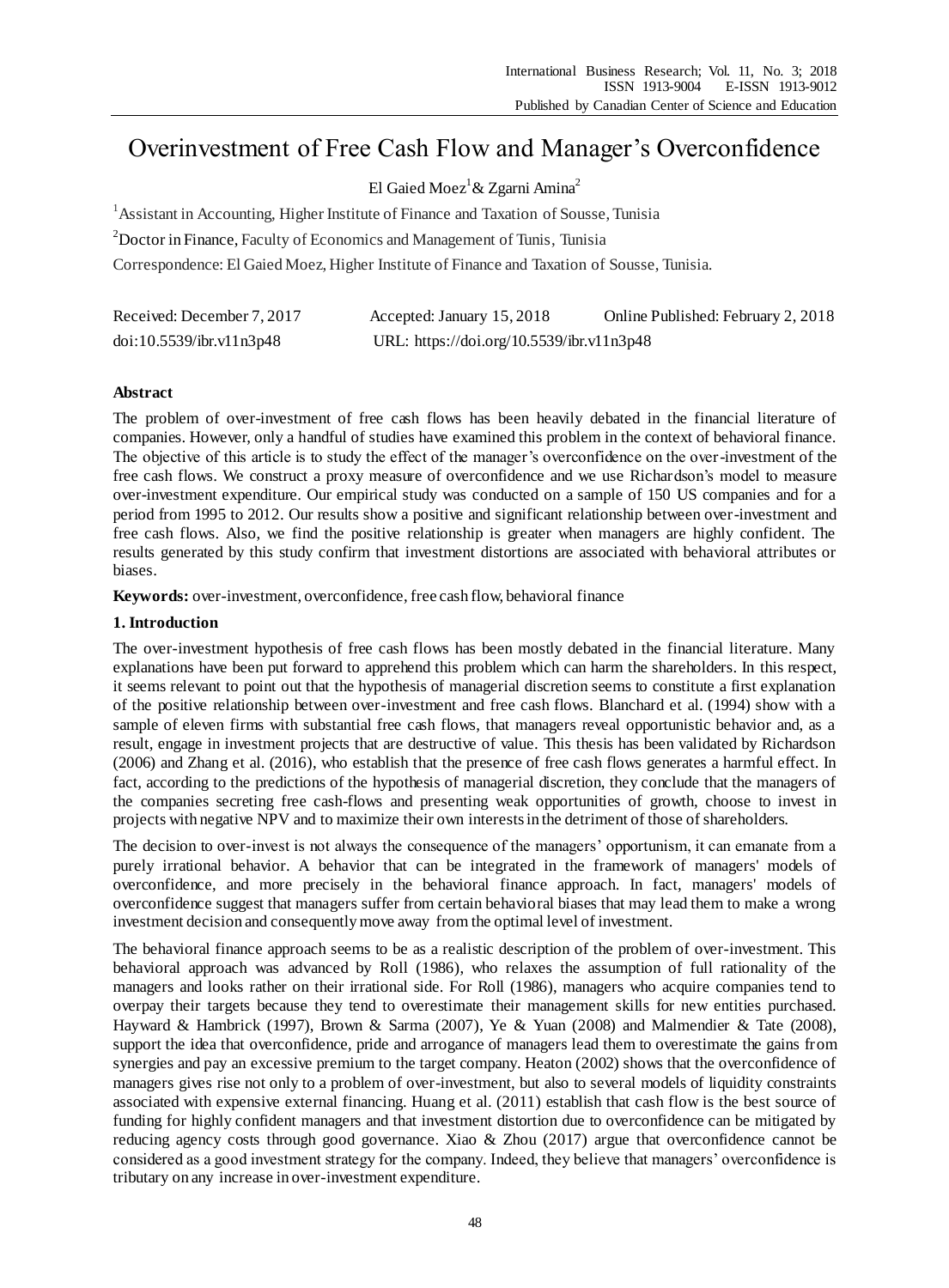The objective of this study is to test the effect of overconfidence on the sensitivity of over-investment to free cash flows. Our study contributes to research in behavioral finance and suggests that the behavioral biases of managers can affect the investment policy of companies. Unlike Richardson (2006) and Chen et al. (2016) who are interested in the simple relationship between free cash flows and over-investment, our study tests the combined effect of free cash flows and manager's overconfidence on over-investment expenditure. To carry out our analysis, we will proceed in two steps. The first step is to measure, according to the GMM system dynamic panel method, and more precisely the Blundell & Bond estimator (1998), over-investment expenditure like Richardson (2006). Then, in the second step, we will develop our second model. More specifically, we will use a proxy as a measure of overconfidence and test its combined impact with free cash flows on over-investment expenditure.

The rest of the article is organized as follows. Section two presents the review of the literature and research hypotheses. Section three develops our sample and displays the selected research methodology. Section four shows our main empirical results, and Section five presents our conclusion.

#### **2. Literature Review and Hypotheses Development**

Several prior studies hypothesize a positive relationship between over-investment and free cash flows. Richardson (2006), who reconciles the results of Blanchard et al. (1994), Kallapur (1994) and Bates (2005), find that high free cash flow firms over-invest 20% of each additional dollar of positive free cash flows. Miguel &Pindado (2001), Mcmahon (2003) and Tang et al. (2007) prove that firms with high free cash flow tend to over-invest. Zhang (2007) find, through a survey, that 18.92% of free cash flows were used to over-invest. Mueller &Peev (2007) and Chen & Liao (2012) show that the hypothesis of managerial discretion remains valid in the Asian context. These authors have shown through an empirical validation of a sample of Chinese firms that the presence of free cash flows offers managers the opportunity to invest in negative NPV projects. Chen, Sun & Xu (2016) examine whether and to what extent the characteristics of free cash flows and governance affect the level of investment of Chinese companies. In line with the hypothesis of managerial discretion, it turns out that over-investment expenditure increases with current free cash flows and that it is more assertive for companies with positive free cash flows. Therefore, our first hypothesis is as follows:

#### *Hypothesis 1: firms with free cash flows are able to over-invest.*

We assume in accordance with Richardson (2006) that this hypothesis is only true for firms with positive free cash flows. This may be justified by the fact that firms that generate negative free cash flows use capital markets to finance themselves, which is, in itself a control mechanism that reduces the risk of over-investment. Otherwise, it is pertinent to point out the idea, commonly accepted by theoreticians and practitioners, that behavioral finance helps explain investment decisions. In addition to the assumption of managerial discretion, behavioral finance gives us the manager's overconfidence as a second explanation for the problem of over-investment. This assent has been the subject of a great deal of theoretical and empirical research. Several studies, led mainly by Hayward & Hambrick (1997), Heaton (2002), Lin et al. (2005), Malmendier & Tate (2008) and very recently by Wang, Chen, Chen & Huang (2016), contribute to the discernment of behavioral biases that affect investment decisions made by managers. More specifically, these studies are based on the intuition that managers, whose confidence is excessive, tend to overestimate their skills, their decisions, as well as the expected income from investments. All things equal otherwise, they assume that the excessively confident managers can undertake negative NPV projects. Grundy & Li (2010) state that the behavioral bias of the manager can frame and influence the current and strategic decisions of the firm. They refer to the idea that the higher the level of managerial optimism, the higher the investment expenditure. This last result gives presumptions that the optimistic manager can undertake unprofitable investments. Ahmed &Duellman (2013) and Hribar & Yang (2015) favorably share this juncture and agree that overly confident managers overestimate the return on investment projects. Ben-David, Graham & Harvey (2013) and Hirshleifer, Teoh & Low (2012), show how individual biases affect investment decisions and investment efficiency. Chen & Lin (2012) show that companies with very optimistic managers will invest more than companies with less optimistic managers. Recently, Xiao & Zhou (2017) show strong evidence that overconfidence is a step towards over-investing free cash flows. Thus, by positioning itself on the side of predictions of behavioral finance, it is expected that manager's overconfidence could lead to the over-investment of free cash flows. Our second hypothesis would therefore be the following:

## *Hypothesis 2: Overconfidence of manager increases the overinvestment of free cash flows.*

This hypothesis, which makes it possible to identify the contribution of behavioral finance to explain over-investment expenditure, is our contribution compared to previous studies of Richardson (2006) and Chen et al. (2009), who is dealing with a simple way the positive relationship between over-investment and free cash flow. Contrary to these studies, we will test if the managers' excess confidence governs the positive relationship between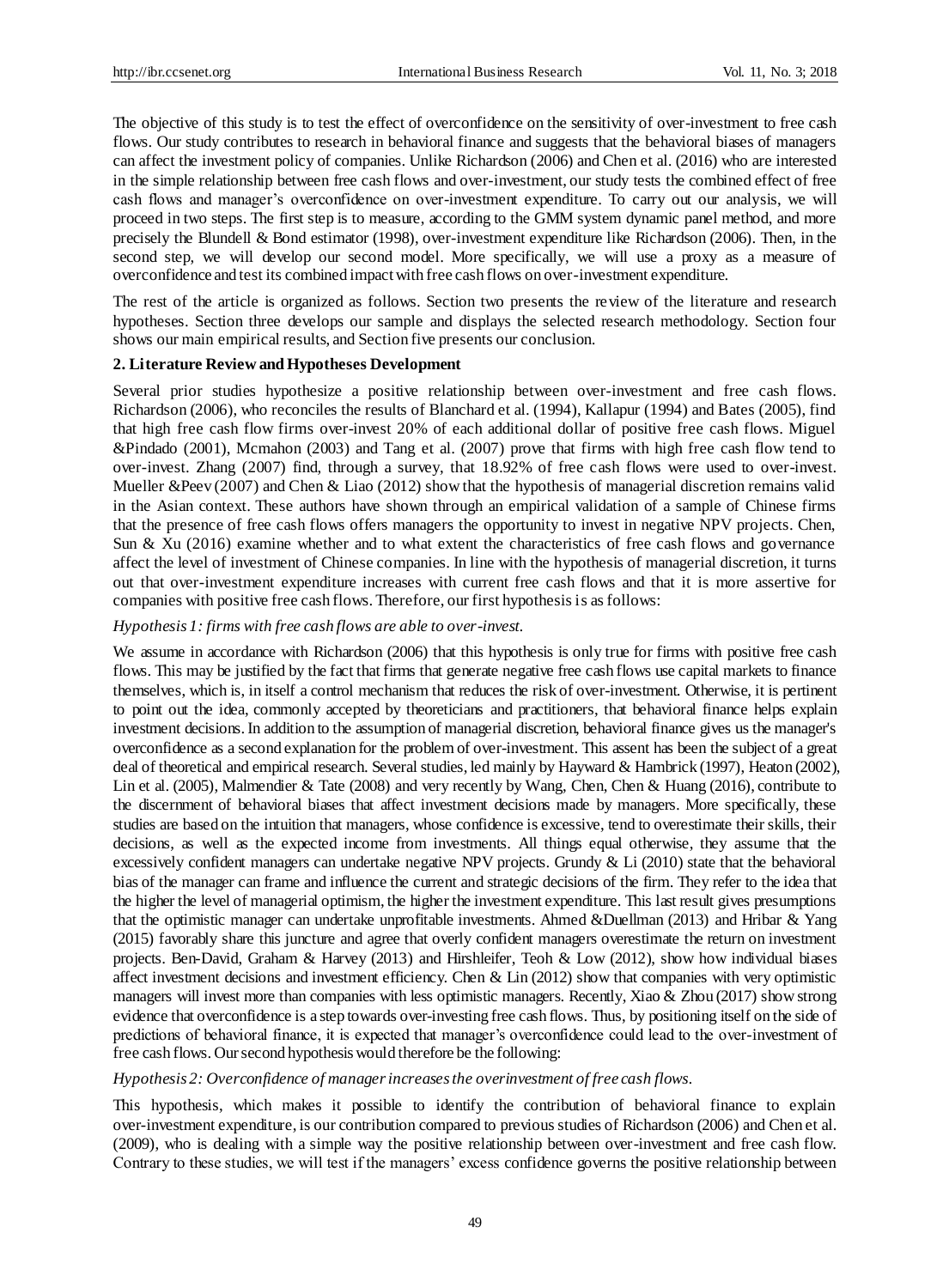free cash flows and over-investment expenditure. The idea behind this test is that, in the presence of excessively confident managers with substantial free cash flows, the risk of overinvestment becomes more distinguished.

## **3. Research Methodology**

To measure over-investment expenditure, we will use Richardson's model (2006). In his study, Bergstresser (2006) argues that the study of Richardson (2006) is one of the works that have significantly contributed to improve the test of over-investment of free cash flows. Its contribution stems mainly from its model of expected investment expenditure. The model is as follows:

$$
I_{NEWi,t} = \alpha + \beta_1 Growth_{i,t-1} + \beta_2 Leverage_{i,t-1} + \beta_3 Cash_{i,t-1} + \beta_4 Age_{i,t-1} + \n\beta_5 Size_{i,t-1} + \beta_6 Stock Returns_{i,t-1} + \beta_7 I_{NEWi,t-1} + \varepsilon_{i,t}
$$
\n(1)

With : $I_{Total} = I_{Maintenance} + I_{NEW}$ 

And 
$$
:I_{NEW} = I_{NEW}^* + I_{NEW}^{\varepsilon}
$$

Where  $I_{NEW}$  is the investment expenditure on new projects,  $I_{NEW}^*$  is the expected investment on new projects, $I_{\text{Total}}$  is the total investment expenditure,  $I_{\text{Maintenance}}$  is the maintenance investment expenditure,  $I_{NEW}^{\varepsilon}$  is the over-investment in new projects, *Growth* is the growth rate of sales which measure growth opportunity, Leverage is the firm's leverage, Cash is the liquidity level, Age measures the age of the firm, Size is the firm's size, Stock Returns is the yield.

Table 1. Measures of variables

| Variable             | Definition                             | Measure                                                       |
|----------------------|----------------------------------------|---------------------------------------------------------------|
| <sup>1</sup> NEW     | expenditure<br>Investment<br>on<br>new | The difference between total investment $(I_{\text{Total}})$  |
|                      | projects                               | and asset maintenance investment (I <sub>Maintenance</sub> ), |
|                      |                                        | scaled by to total assets.                                    |
| Growth               | Growth opportunity                     | Growth rate of sales, proxy for investment                    |
|                      |                                        | opportunity.                                                  |
| Leverage             | Leverage                               | The ratio of the sum of the book value of short               |
|                      |                                        | term and long term debt to total assets.                      |
| Cash                 | Liquidity level                        | The balance of cash and short term investments                |
|                      |                                        | to total assets.                                              |
| Age                  | Age of the firm                        | The log of the number of years the firm has been              |
|                      |                                        | established.                                                  |
| Size                 | Size of the firm                       | The log of the total assets measured at the start of          |
|                      |                                        | the year.                                                     |
| <b>Stock Returns</b> | Stock returns                          | The stock returns for the year prior to the                   |
|                      |                                        | investment year. It is measured as the change in              |
|                      |                                        | market value of the firm over that prior year.                |
| <sup>1</sup> Total   | Total investment expenditure           | The sum of all outlays on capital expenditure,                |
|                      |                                        | acquisitions and research and development less                |
|                      |                                        | receipts from the sale of property, plant and                 |
|                      |                                        | equipment                                                     |
| <i>Maintenance</i>   | Maintenance investment expenditure     | The investment expenditure<br>necessary<br>to                 |
|                      |                                        | maintain assets in place. The proxy for                       |
|                      |                                        | (I <sub>Maintenance</sub> ) is amortization and depreciation. |
| $I_{NEW}^*$          | An estimate of the expected level of   | The fitted value from the model 1.                            |
|                      | new investment.                        |                                                               |
| $I_{NFW}^{\epsilon}$ | An estimate of over-investment         | Over-investment is the residual from the model 1.             |

 $I_{\text{NEW}}^{\epsilon}$ The contribution of this first model is that it allows shareholders to detect the extent of the over-investment problem of free cash flows. Once present, this problem of over-investment could harm the shareholders enormously, who in turn will try to establish and / or at least review the set of control mechanisms of managers. Estimated over-investment expenditure  $(I_{NEW}^{\varepsilon})$  are expressed as the difference between the level of investment expenditure on new projects  $(I_{NEW})$  and the level of expected investment on new projects  $(I_{NEW}^*)$ . From an empirical point of view, the level of over-investment of the firm is measured by the residuals of the regression of the first model. The positive residual represents over-investment, and the negative residual under-investment. Our study focuses on over-investment, so we choose only observations with positive residuals.

After measuring over-investment, it will be our purpose, in a second step, to test the relationship between over-investment and free cash flows. To do this, we will use the following model which owes much to Richardson (2006).

$$
I_{NEWi,t}^{\varepsilon} = \alpha + \delta_1 FCF_{i,t} < 0_t + \delta_2 FCF_{i,t} > 0_t + \varepsilon_{i,t} \tag{2}
$$

However, to test the impact of manager's overconfidence on over-investment expenditure, in a third step, and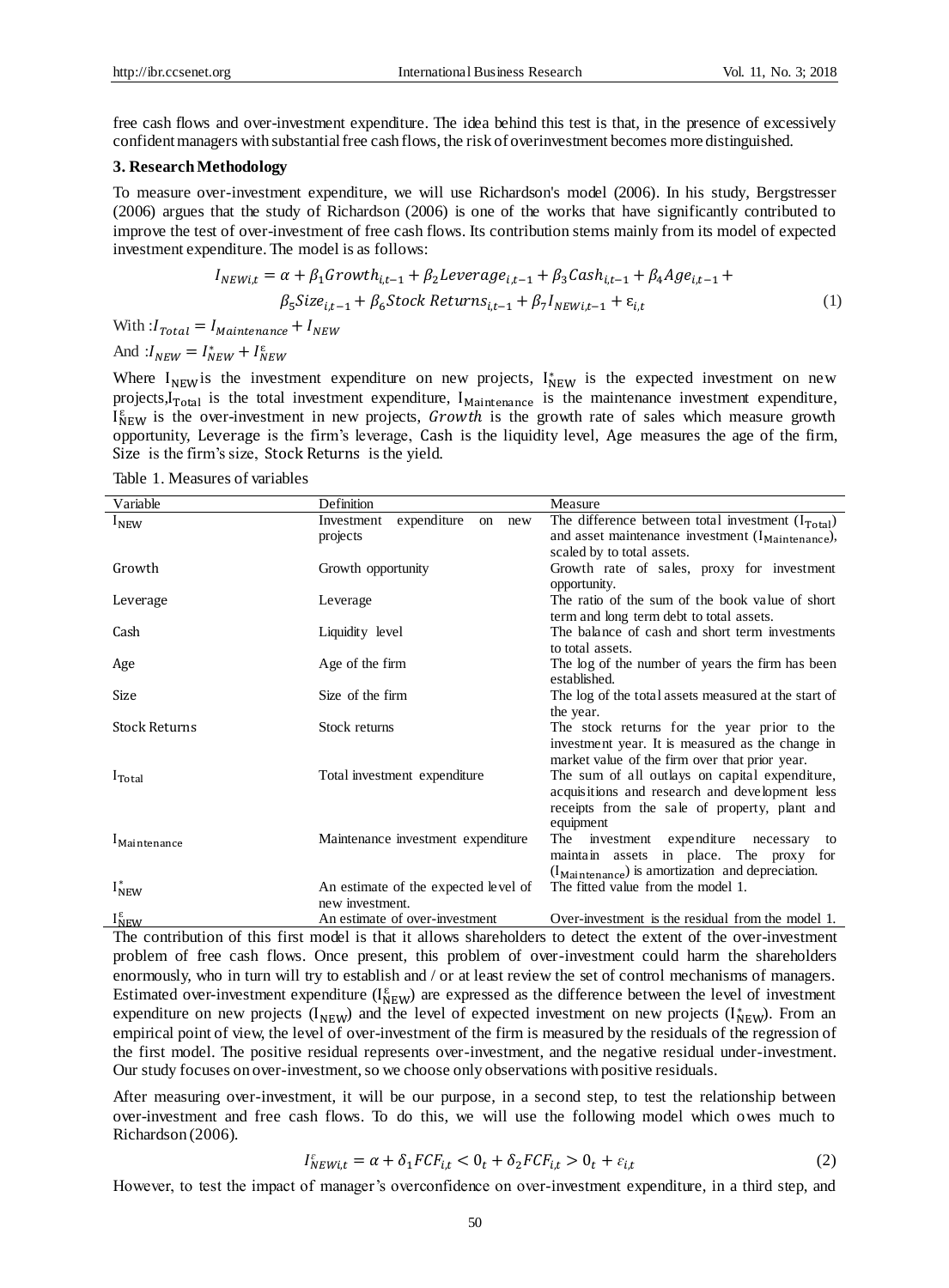unlike Richardson (2006), who focuses only on the sensitivity of over-investment to free cash flows, we will introduce an interaction variable that also captures the effect of overconfidence.

$$
I_{NEWi,t}^{\varepsilon} = \alpha + \beta_1 FCF_{i,t} * EC < 0_t + \beta_2 FCF_{i,t} * EC > 0_t + \varepsilon_{i,t}
$$
\n
$$
\tag{3}
$$

Where,  $I_{NEW}^{\epsilon}$  are estimated over-investment expenditure, FCF is a firm's free cash flow and EC is the degree of manager overconfidence.

Before embarking on econometric and economic interpretations of the results obtained, it seems useful to specify the measure of degree of overconfidence that has been retained in this research. In this regard, the review of the literature on behavioral finance highlights a multitude of measures. For Malmendier & Tate (2005), the manger's overconfidence can be judged either by his beliefs or by descriptions made by third parties. In the same vein, Hayward & Hambrick (1997) established four indices of overconfidence: recent stock market performance, recent press releases of managers, manager's compensation, and the composite factor of these three indices. Wang, Zhang & Yu (2010) choose the difference between manager's predicted profit and real profit as a proxy of manager's overconfidence. In our study, we construct a proxy composed of both the executive's compensation and his decision-making power. The latter being measured by the inverse of the number of managers composing the management team. All things equal otherwise, the lower the number of managers, the greater the decision-making power of the manager. This second component of our chosen proxy, decision-making power, draws its logic from the fact that it gives the manager the feeling of being the most important and the first decision-maker, which may lead him to overestimate his abilities and skills.

Regarding the FCF, we have retained Richardson's measure (2006). Closer to the conception defended by Jensen (1986), Yong, Dao & Haiyue (2015) and Guarglia & Yang (2016), this measure of free cash flow is as follows:

Table 2. Measure of Free cash flow

| Sources                                                                           | Acronym                      |
|-----------------------------------------------------------------------------------|------------------------------|
| Free cash flow from Existing Assets in Place                                      | $CF_{A/P}$                   |
| + Net Cash flow from Operating Activities                                         | <b>CFO</b>                   |
| - Maintenance Investment Expenditure                                              | <b>IMAINTENANCE</b>          |
| + Research and Development Expenditure<br><b>RD</b>                               |                              |
| Free cash flow from Growth Opportunities<br>- Expected Investment on New Projects | $I_{NEW}^*$                  |
| Net Free cash flow                                                                | $FCF = CF_{A/P} - I_{NFW}^*$ |

Finally, to control the size effect, the free cash flows thus obtained would be scaled by the book value of the total assets.

## **4. Empirical Results**

#### *4.1 Sample Selection and Statistical Description*

The empirical study focuses on a sample of American companies listed over a period of eighteen years ranging from 1995 to the year 2012. These companies belong to various sectors of activity: food industry, chemical industry, trade ... From our initial sample, we excluded firms with missing financial data. We have also dismissed companies in the financial sector, including banks, insurance companies, investment companies ... This choice can be justified by three main reasons. First, these companies belong to a highly regulated financial sector, which is covered by a special regime. Secondly, because regulation could reduces manager's discretion, this seems to distance us from our research objective in this study, which is essentially to test the impact of overconfidence on the overinvestment of free cash flows. Thirdly, we consider that taking financial institutions into account leads to the result that the observations would be more heterogeneous which could ultimately lead to biased empirical results. Finally, we note that the only consideration for listed firms stems from the idea that these firms follow information disclosures, considered to be voluntary and more reliable.

Finally, we obtained a sample of 150 companies observed over a period of 18 years. The financial and accounting information for these companies is extracted from the "Compustat" database. The presentation of the distribution of the sample according to the sectors of activity shows that the firms belong to five different sectors of activity. Indeed, most of our sample is written as follows. 32.72% of the companies belong to the industry sector, 27.58% to the trade sector, 15.28% to the technology sector, 18.34% to the transport sector and finally the rest are firms that operate in the energy sector.

However, it seems crucial that before proceeding to test our selected econometric models, to present the descriptive statistics of the variables used: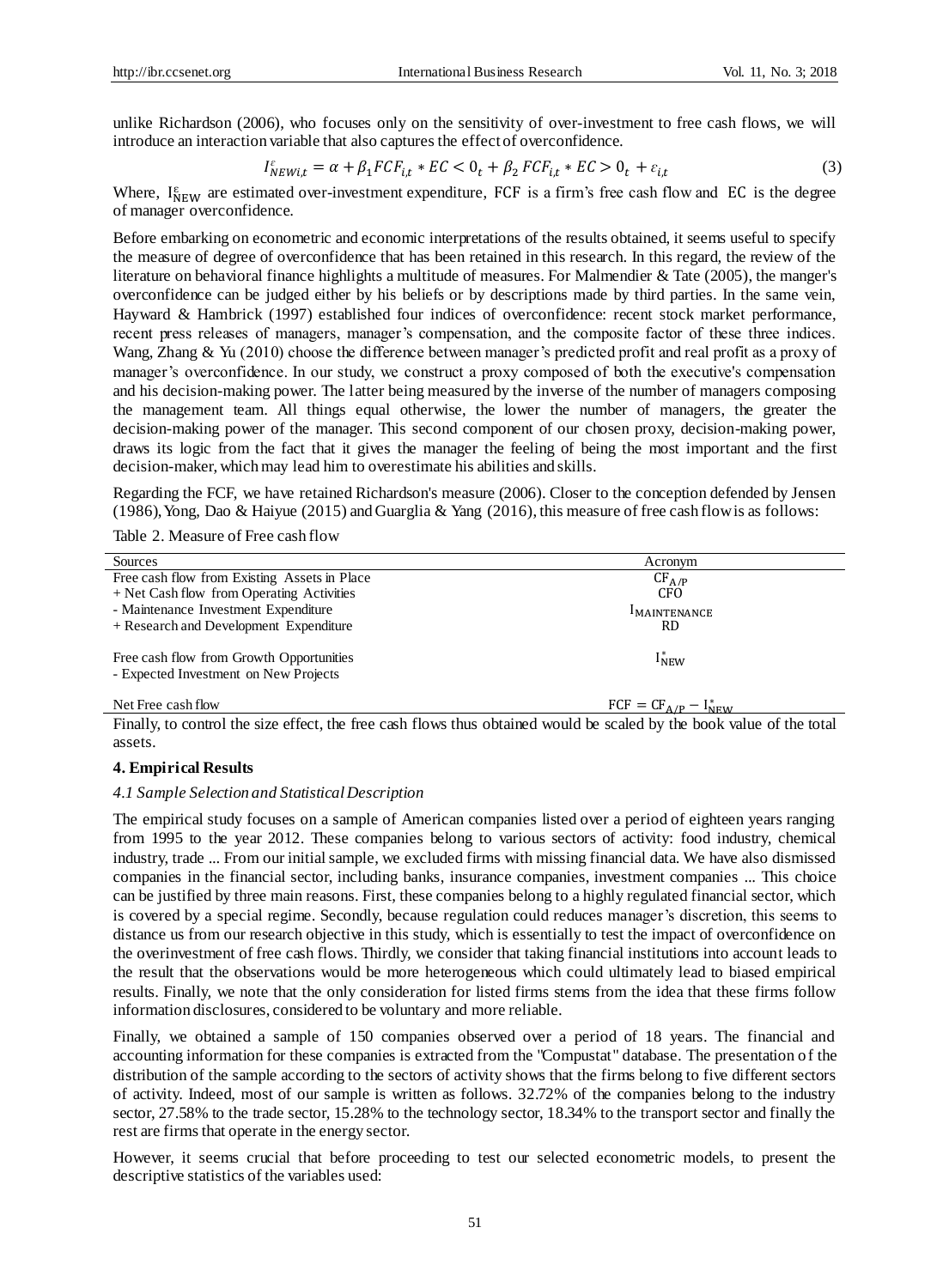| Variable             | Mean  | Median | <b>Std Dev</b> |  |
|----------------------|-------|--------|----------------|--|
| <sup>1</sup> NEW     | 0.094 | 0.064  | 0.067          |  |
| Growth               | 1.658 | 1.264  | 1.128          |  |
|                      | 0.284 | 0.263  | 0.163          |  |
| Leverage<br>Cash     | 0.091 | 0.028  | 0.108          |  |
| Age<br>Size          | 3.589 | 3.238  | 1.173          |  |
|                      | 7.291 | 7.341  | 1.257          |  |
| <b>Stock Returns</b> | 0.081 | 0.063  | 0.241          |  |

Table 3. Descriptive Statistics (Model 1)

First at all, an examination of the descriptive statistics reveals that US companies invest, on average, 9.4% of their assets. The liquidity level amounts, on average, to 9.1% of the total assets. All the more, we would like to mention that the average of short-term and long-term debt is equal to 28.4% of the total assets. Concerning the age of the firm, which is measured by the logarithm of the number of years since the date of its creation, it's equal on average to 3.5. From this table, we show also that firm's size is on average 7.2. These results reconcile the idea that American companies, which make up our sample, create a favorable ground for testing the sensitivity between investment and the different explanatory variables of the first model.

Table 4. Descriptive Statistics (Model 2 and 3)

| Variable         | Mean  | Median | <b>Std Dev</b> |
|------------------|-------|--------|----------------|
| <sup>1</sup> NEW |       | -0.009 | 0.137          |
| FCF              | 0.081 | 0.024  | 0.158          |
| EC               | 0.081 | 0.063  | 0.241          |

From the table, we find that the average over-investment is 0%, while the median is -0.009%. This result, which is similar to Xiao & Zhou (2017), seems to be a favorable ground for testing our research hypothesis. Indeed, it turns out that the American manager is always taking a step towards an investment level higher than the predicted one. Regarding the first independent variable, the manager's overconfidence, we notice that the average is 0.081 while the median is equal to 0.063. In this respect, it seems that the manager has an overconfidence that can harm the rest of the stakeholders of the company. Finally, the second and last independent variable also shows attractive statistics regarding the level of free cash flows. US companies free cash flows are on average 0.081 of total assets, while the median is 0.024. This latter result is also attractive because the presence of FCFs gives presumptions about the risk of over-investment.

#### *4.2 Measure of Overinvestment*

At this stage, it should be revealed that in order to measure over-investment expenditure, we will proceed by validating the two expected investment models, which are strongly inspired from those of Richardson (2006), Taghavi et al. (2014) and Chen et al. (2016). The parameters of the two models 1 and 2 are estimated according to the GMM system dynamic panel method, and more precisely the estimator of Blundell & Bond (1998). The choice of this method is justified by the presence of a retarded endogenous variableI $_{NEW_{t-1}}$ . The regression results are presented in the following table:

| Variable                     | Predicted sign | Model 1     | Model 2      |  |
|------------------------------|----------------|-------------|--------------|--|
| $Growth_{t-1}$               | ۰              |             | $-0.019***$  |  |
|                              |                |             | $(-11.76)$   |  |
| Leverage $_{t-1}$            | -              | $-0.068***$ | $-0.054***$  |  |
|                              |                | $(-8.93)$   | $(-6.47)$    |  |
| $Cash_{t-1}$                 | $^{+}$         | $0.115***$  | $0.901***$   |  |
|                              |                | (9.45)      | (9.60)       |  |
| $Age_{t-1}$                  | -              | $-0.010***$ | $-0.009$ *** |  |
|                              |                | $(-12.01)$  | $(-13.37)$   |  |
| $Size_{t-1}$                 | $^{+}$         | $0.007***$  | $0.007***$   |  |
|                              |                | (7.86)      | (9.23)       |  |
| Stock Returns <sub>t-1</sub> | $^{+}$         | $0.015***$  | $0.012***$   |  |
|                              |                | (8.73)      | (9.58)       |  |
| $I_{NEWi,t-1}$               | $^{+}$         | $0.471***$  | $0.418***$   |  |
|                              |                | (13.34)     | (11.79)      |  |
| Wald chi <sub>2</sub>        |                | 38.45       | 51.72        |  |
| Prob $>$ chi2                |                | 0.000       | 0.000        |  |
| Hansen's statistic           |                | 7.16        | 12.33        |  |
| Prob>J (Hansen)              |                | 1.00        | 1.00         |  |
| $AR(1)$ (Prob $> z$ )        |                | 0.014       | 0.044        |  |
| $AR(2)$ (Prob $> z$ )        |                | 0.785       | 0.719        |  |
| Observations                 |                | 2700        | 2700         |  |

\* indicates significant at the 10% level; \*\* indicates significant at the 5% level; \*\*\* indicates significant at the 1% level.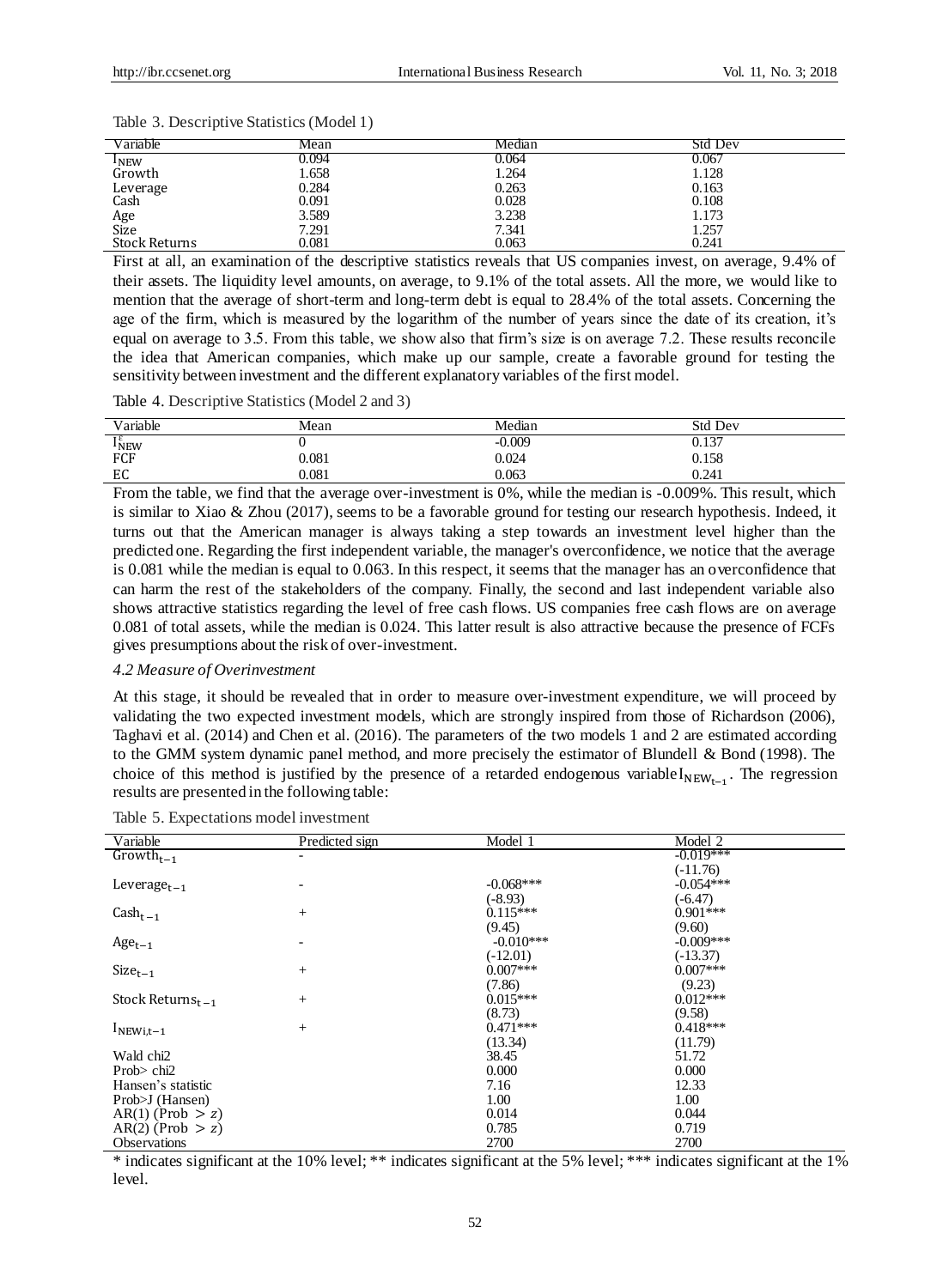To start the empirical analysis, we begin by pointing out that unlike Richardson (2006) and Chen et al. (2016), who use the static fixed effects panel as an estimation method, we have questioned the dynamic panel method of the GMM system, which makes it possible to counter the problems of heteroscedasticities and autocorrelations. In both models, we find that the hypothesis  $H_0$  of the validity of the instruments is not rejected. Indeed, the probability of the Hansen statistic is greater than 5%, which implies that the instruments are generally exogenous. Also, the probabilities of the Arellano and Bond test of AR (2) are greater than 5%, which means that there is no second order serial autocorrelation. Regarding the overall significance of the model, it turns out that both models show a probability of the Wald test of 0.000 which is significantly lower than 5%, which proves that they are globally significant.

Given these results, drawn from this last linear regression, it seems that the financial variables as well as those specific to the firm contribute significantly to determining the expected new investment expenditure. Expected new investment expenditure increases with cash flow, firm size (SIZE), stock returns and new investment expenditure of the previous year; and decrease with the age of the firm (Age) as well as its short term and long-term debt of the previous year (Leverage). Moreover, these results show that the introduction of the variable "growth opportunities" in model (1), could lead to an improvement in the explanatory power of the model. Indeed, the estimated coefficient of Growth variable is statistically significant at the 1% level in model (2). As a result, like Richardson (2006), we used the model (2) with the highest explanatory power to measure the new expected investment expenditure  $(I_{NEW}^*)$ .

# *4.3 Relationship between Overinvestment and Free Cash Flows*

On the other hand, it is very pertinent to note that the main interest in estimating this last regression, is to determine a rigorous measure of the expected new investment expenditure  $(I_{NEW}^*)$  and subsequently to deduce a measure of over-investment ( $I_{NEW}^{\epsilon}$ ). Thus, like Richardson (2006) and very recently Chen, Sun & Xu (2016) and Jiang (2016), our second step is to start a second regression that links over-investment with free cash flows. This regression seems to be a useful because it makes it possible to validate or reject our first hypothesis of research. The results are reported in the following table:

| Variable     | Model      |
|--------------|------------|
| Constant     | $0.010***$ |
|              | (3.87)     |
| FCF < 0      | $0.154***$ |
|              | (6.29)     |
| FCF > 0      | $0.236***$ |
|              | (8.64)     |
| R-squared    | 0.059      |
| Fisher       | 5.67       |
| $Prob$ F     | 0.0000     |
| Observations | 2700       |

Table 6. Relation between over-investment and free cash flow

FCF <0 equals the FCF for FCF values below zero and zero otherwise. FCF> 0 equals the FCF for FCF values greater than zero and zero otherwise. \* indicates significant at the 10% level; \*\* indicates significant at the 5% level; \*\*\* indicates significant at the 1% level.

The regression results reported in this table corroborate the acceptance of our first research hypothesis according to which firms with free cash flows are able to over-invest. Indeed, these results which coincide with those of Miguel &Pindado (2001), Mcmahon (2003), Xuesong et al. (2007), Fu (2011), Tangjitprom (2015) and Guarglia& Yang (2016), demonstrate and confirm that managers are opportunistic and builders of empires, an idea that was initiated by Jensen (1986). Moreover, given the regression estimation results for the entire sample, it seems that the coefficients are all statistically significant at a confidence level of 99%. Even more, the results show that the estimated coefficient of  $\delta_1$  is 0.154, while that of  $\delta_2$  is 0.236. This suggests that firms with positive free cash flows are more likely to engage in over-investment than firms with negative free cash flows.

## *4.4 Relationship between Overinvestment and Overconfidence*

In order to enrich our empirical tests, we used behavioral finance and more particularly, overconfidence as well as its possible effect on the over-investment of free cash flows. In this regard, Kramer & Liao (2012) and Ahmed &Duellman (2013) state that the overconfident manager overestimates the return on investment and therefore intends to delay recognition of losses. This leads this type of manager to consider negative NPV projects as positive NPV projects, which increases the risk of over-investment. This assent has been validated recently by Hribar& Yang (2015), who show that overconfidence leads the manager to overestimate his future expectations.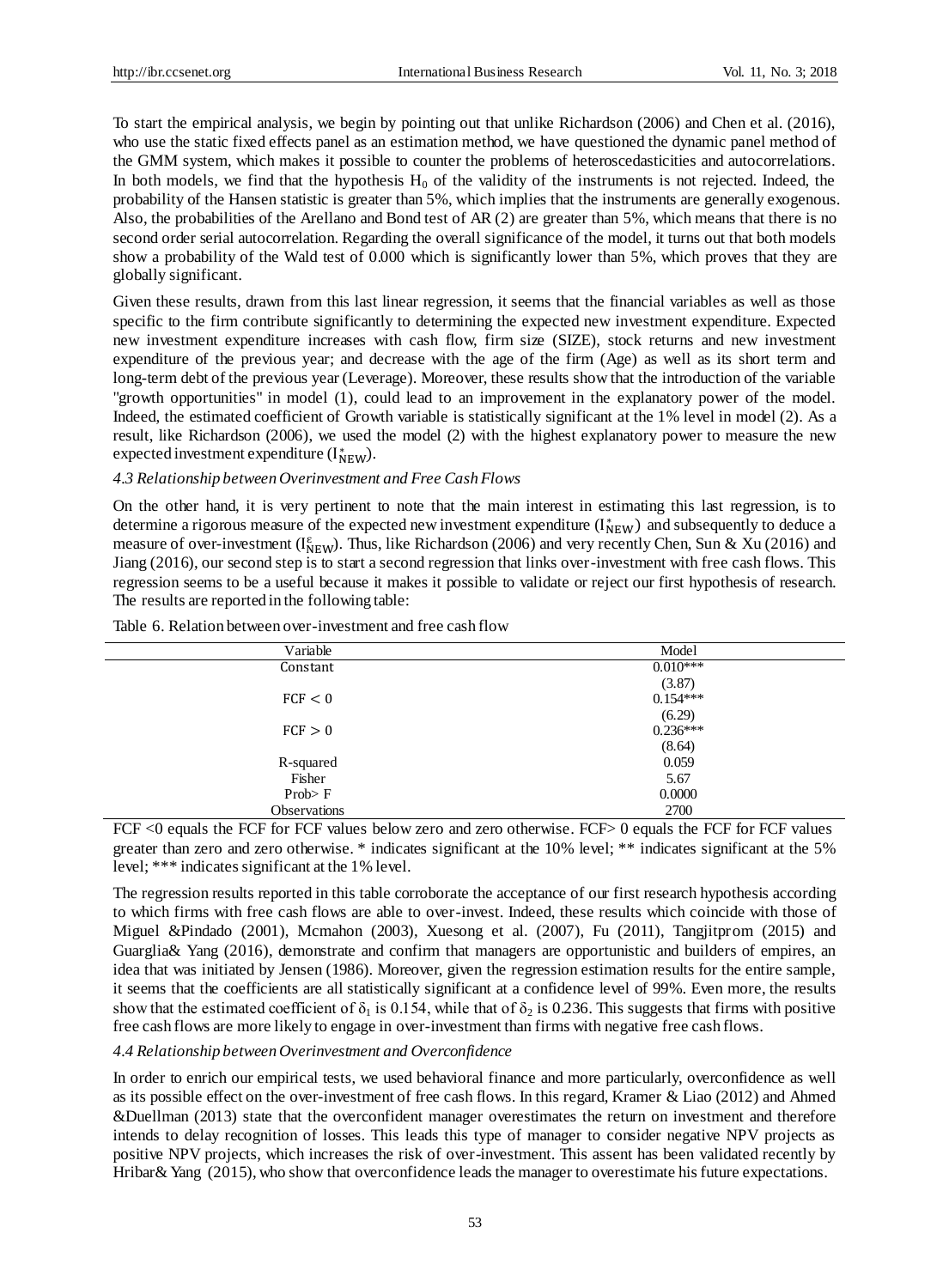Thus, to test our second hypothesis, and unlike Richardson (2006) and Chen et al. (2009), we introduced an interaction variable between free cash flows and overconfidence. The results of our hypothesis, which states that over-investment increases with the overconfidence of the managers, are mentioned in the following table:

Table 7. Over-investment of free cash flows and manager's overconfidence

| Variable                | Model                 |
|-------------------------|-----------------------|
| Constant                | $0.004**$             |
| $FCF * EC < 0$          | (2.13)<br>$0.257***$  |
|                         |                       |
| $FCF * EC > 0$          | (14.17)<br>$0.471***$ |
|                         | (17.72)               |
| R-squared               | 0.062                 |
| Fisher                  | 6.71                  |
| Prob $\triangleright$ F | 0.0000                |
| Observations            | 2700                  |

\* indicates significant at the 10% level; \*\* indicates significant at the 5% level; \*\*\* indicates significant at the 1% level.

In the light of empirical evidence, it is consistent with our second research hypothesis that the manager's behavioral bias, which manifests itself by overconfidence, may exacerbate the over-investment problem of free cash flows. Investment decision is among many very important decisions managers must make, can be affected by managers' characteristics. Indeed, given this table, and in total concordance with the results of Ying, Xing &Zhaonan (2005), Doukas&Petmezas (2007), Ye& Yuan (2008), Wang, Zhang & Yu (2010), Grundy & Li (2010), Chen &Lin (2012, 2013), Ben Mouhamed, Fairchild &Bouri (2014) and Wang et al. (2016), we note that highly confident managers with positive free cash flows tend to over-invest much more than those who are highly confident and have negative free cash flows. In fact, the coefficient of the combined variable  $(\beta_2)$  is almost twice superior of the combined variable  $(\beta_1)$ . This result, like Barros &Silveira (2008), demonstrates that excessively confident managers overestimate their abilities and thus place too much importance on their personal information or their point of view. Xiao & Zhou (2017) reconcile this hypothesis and show that manager's overconfidence is not an essential ingredient of good investment decision-making. Rather, they show that excessive manager confidence combined with free cash flows amplify over-investment expenditure.

Also, to better understand the effect of overconfidence on the over-investment of free cash flows, we split our sample into two categories of managers according to their degree of confidence. A first category includes managers who are highly confident, while the second category includes those who are less confident.

| Variable            | Highly confident managers | Less confident managers | Wald F-statistic |
|---------------------|---------------------------|-------------------------|------------------|
| Constant            | $0.005**$                 | $0.132$ ***             |                  |
|                     | (1.98)                    | (4.84)                  |                  |
| FCF < 0             | $0.243***$                | $0.134**$               | $11.21***$       |
|                     | (15.81)                   | (11.14)                 |                  |
| FCF > 0             | $0.452***$                | $0.211***$              | $9.21***$        |
|                     | (18.52)                   | (14.49)                 |                  |
| R-squared           | 0.067                     | 0.043                   |                  |
| Fisher              | 7.21                      | 5.34                    |                  |
| Prob>F              | 0.0000                    | 0.0000                  |                  |
| <b>Observations</b> | 1534                      | 1166                    |                  |

Table 8. Over-investment of free cash flows and manager's overconfidence

\* indicates significant at the 10% level; \*\* indicates significant at the 5% level; \*\*\* indicates significant at the 1% level.

From this last table, it should be established that the degree of overconfidence of managers is a variable that allows managing over-investment of free cash flows. All models combined, and in accordance with Zhu & Tan (2010) and Lu & Liu (2016), it turns out that excessively confident managers are more likely to embark on the over-investment of free cash flows. Moreover, these results bring us back to the idea that highly confident managers with negative free cash flows can over-invest. Indeed, we note that the coefficient associated with the variable ( $FCF < 0$ ) is positive and statistically significant at the 1% level. Thus, as Huang, Jiang, Liu and Zhang (2011), it seems to be accepted that the manager's overconfidence, shows a psychological bias, which can mislead the investment decision and consequently destroy the performance of the firm. This last result has been confirmed by Heaton (2002), for whom excessive confidence, fueled at the same time by distinguished free cash flows, has led to the waste of free cash flows, which results in an increase in over-investment expenditure.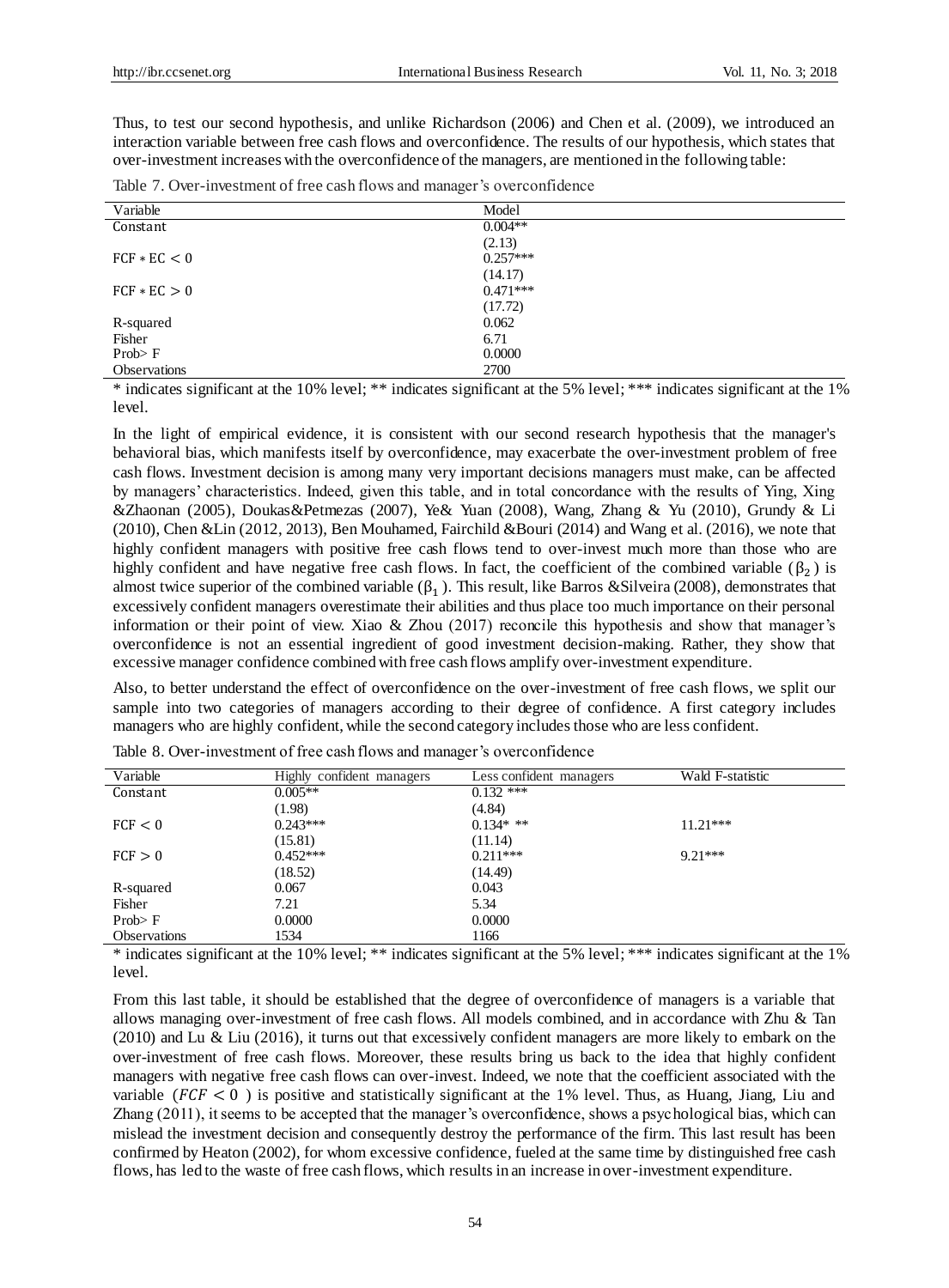#### **5. Conclusion**

The objective of this research is to examine the effect of behavioral finance, as measured by overconfidence, on the over-investment of free cash flows. More specifically, the positive relationship between over-investment expenditure and free cash flow, which is heavily debated in the financial literature, seems to have a behavioral explanation. More specifically, it seems to be the shimmering of the manager' overconfidence (Heaton, 2002; Wang et al., 2016).

At the end of our empirical study, covering 150 American companies during the period 1995-2012, it turns out that the sensitivity of over-investment to free cash flows is due to the assumption of managerial discretion. Also, we were able to show in accordance with Grundy & Li (2010), Hribar& Yang (2015) and Wang et al. (2016) that overconfident managers tend to over-invest much more than those who are less confident.

Lastly, the results obtained lead us to open horizons for a possible extension of this work in a later stage. Indeed, we suggest revising the approximations used to apprehend certain variables whose choice and measurement often pose problems. Indeed, some of the fundamental variables underlying the theoretical financial models on which our work is based are either unmeasurable or imperfectly measurable such as overconfidence. Also, it seems relevant and interesting to distinguish within the group of the companies composing our sample, the state-controlled public firms and the managerial firms. Despite the similarity of the shareholder-manager relationship in these two categories of firms, this does not hide divergences both in terms of the motivations of the managers and the control systems of the managers of these firms.

#### **References**

- Ahmed, A. S., & Duellman, S. (2013). Managerial overconfidence and accounting conservatism. *Journal of Accounting Research, 51*(1), 1-30. https://doi.org/10.1111/j.1475-679X.2012.00467.x
- Barros, L., & Silveira, A. (2008). Overconfidence, Managerial Optimism, and the Determinants of Capital Structure. *Brazilian Review of Finance, 6*(3), 293-335.
- Bates, T. (2005). Asset sales, investment opportunities, and the use of proceeds, *Journal of Finance, 60*(1), 105-135. https://doi.org/10.1111/j.1540-6261.2005.00726.x
- Ben Mohamed, E., Fairchild, R., & Bouri, A. (2014). Investment cash flow sensitivity under managerial optimism: new evidence from NYSE panel data firms*. [Journal of Economics, Finance and Administrative](https://www.google.tn/url?sa=t&rct=j&q=&esrc=s&source=web&cd=2&cad=rja&uact=8&ved=0ahUKEwjpp4uZrc7RAhWDBsAKHVRaAvoQFggiMAE&url=https%3A%2F%2Fwww.journals.elsevier.com%2Fjournal-of-economics-finance-and-administrative-science%2F&usg=AFQjCNEzi8oDd966JZXeKWt0fgqFnftKsQ)  [Science,](https://www.google.tn/url?sa=t&rct=j&q=&esrc=s&source=web&cd=2&cad=rja&uact=8&ved=0ahUKEwjpp4uZrc7RAhWDBsAKHVRaAvoQFggiMAE&url=https%3A%2F%2Fwww.journals.elsevier.com%2Fjournal-of-economics-finance-and-administrative-science%2F&usg=AFQjCNEzi8oDd966JZXeKWt0fgqFnftKsQ) 19*(36), 11-18. https://doi.org/10.1016/j.jefas.2014.04.001
- Ben-David, I. T., Graham, J. R., & Harvey, C. R. (2013). Managerial Miscalibration. The Quarterly Journal of Economics (2013), 1547-1584. https://doi.org/10.1093/qje/qjt023
- Bergstresser, D. (2006). Discussion of Overinvestment of free cash flow. *Review of accounting Studies, 11*,191-202. https://doi.org/10.1007/s11142-006-9002-3
- Blanchard, O., Lopez, S. F., & Shleifer, A. (1994). What do firm with cash windfalls. *Journal of financial economics, 36*, 337-360. https://doi.org/10.1016/0304-405X(94)90009-4
- Blundell, R., & Bond, S. (1998). Initial conditions and moment restrictions in dynamic panel data models. *Journal of Econometrics, 87*(1), 115-143. https://doi.org/10.1016/S0304-4076(98)00009-8
- Brown, R., &Sarma, N. (2007). CEO overconfidence, CEO dominance and corporate acquisitions. *Journal of Economics and Business, 59*, 358-379. https://doi.org/10.1016/j.jeconbus.2007.04.002
- Chen, B., Xu, L., & Yu, H. (2009). Overinvestment when control separates from ownership. *Working paper University of Southern California*, Electronic copy available at: https://doi.org/10.2139/ssrn.1376829
- Chen, I. J., & Lin, S. H. (2012). Will managerial optimism affect the investment efficiency of a firm? *Procedia Economics and Finance, 2*, 73-80. https://doi.org/10.1016/S2212-5671(12)00066-4
- Chen, I. J., & Lin, S. H. (2013). Managerial Optimism, Investment Efficiency, and Firm Valuation. *Multinational Finance Journal, 17*(3/4), 295-340. https://doi.org/10.17578/17-3/4-6
- Chen, S., & Liao, Z. (2012). Free Cash Flow and Over-investment: the Moderating Role of the Characteristics of Independent Director. *Advances in information Sciences and Service Sciences, 4*(3), 147-158. https://doi.org/10.4156/aiss.vol4.issue3.19
- Chen, X., Sun, Y., & Xu, X. (2016). Free cash flow, over-investment and corporate governance in China. *Pacific-Basin Finance Journal, 37*, 81-103. https://doi.org/10.1016/j.pacfin.2015.06.003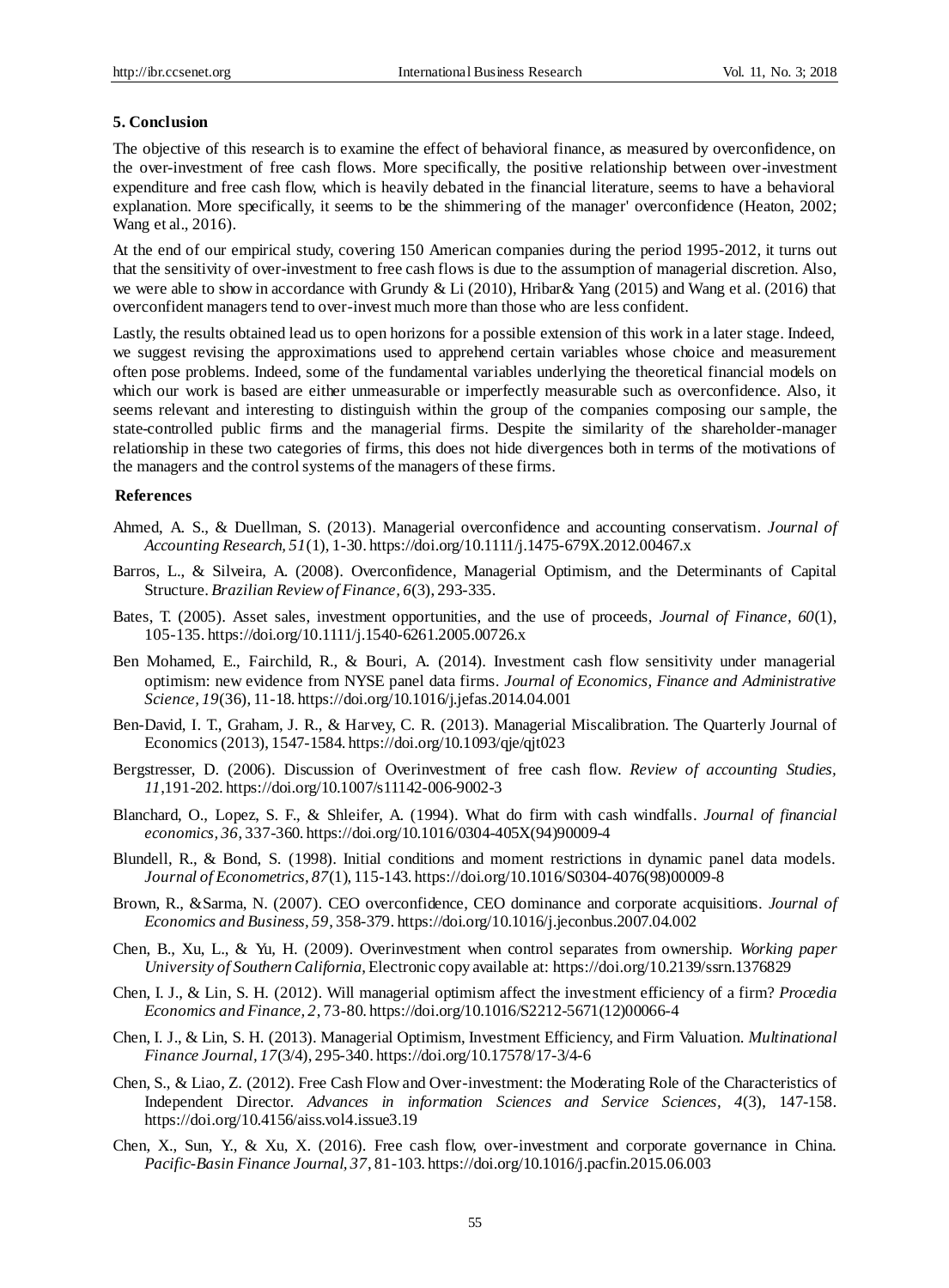- Doukas, J. A., & Petmezas, D. (2007). Acquisitions, Overconfident Managers and Self-attribution Bias. *Europpen Financial Management, 13*(3), 531-577.https://doi.org/10.1111/j.1468-036X.2007.00371.x
- Fu, F. (2011).Overinvestment and the Operating Performance of SEO Firms. *Financial Management, 39*(1), 249-272. https://doi.org/10.1111/j.1755-053X.2010.01072.x
- Grundy, B. D., & Li, H. (2010). Investor sentiment, executive compensation, and corporate investment. *Journal of Banking & Finance, 34*(10), 2439-2449. https://doi.org/10.1016/j.jbankfin.2010.03.020
- Guariglia, A., & Yang J. (2016). A balancing act: Managing financial constraints and agency costs to minimize investment inefficiency in the Chinese market. *Journal of Corporate Finance, 36*, 111-130. https://doi.org/10.1016/j.jcorpfin.2015.10.006
- Hayward, M., &Hambrick, D. (1997). Explaining the premiums paid for large acquisitions: Evidence of CEO hubris. *Administrative Science Quarterly, 42*, 103-127. https://doi.org/10.2307/2393810
- Heaton J. (2002). Managerial optimism and corporate finance. *Financial Management, 31*, 33-45. https://doi.org/10.2307/3666221
- Hirshleifer, D. A., Teoh, S. H., & Low, A. (2012). Are Overconfident CEOs Better Innovators? *The Journal of Finance, 67*, 1457-1498. https://doi.org/10.1111/j.1540-6261.2012.01753.x
- Hribar, P., & Yang, H. (2015). CEO overconfidence and management forecasting. *Contemporary Accounting Research, 33*(1), 204-227. https://doi.org/10.1111/1911-3846.12144
- Huang, W., Jiang, F., Liu, Z., & Zhang, M. (2011). Agency cost, top executives' overconfidence, and investment-cash flow sensitivity: Evidence from listed companies in China. *Pacific-Basin Finance Journal, 19*, 261-277. https://doi.org/10.1016/j.pacfin.2010.12.001
- Jensen, M. C. (1986). Agency costs of free cash flow, corporate finance and takeovers. *American Economic Review, 76*, 323-339.
- Jiang, X. (2016). Over-Investment of Free Cash Flow during CEO's Tenure. *Technology and Investment, 7*, 51-58. https://doi.org/10.4236/ti.2016.73007
- Kallapur, S. (1994). Dividend payout ratios as determinants of earnings response coefficients. *Journal of Accounting Economics, 17*, 359-375. https://doi.org/10.1016/0165-4101(94)90033-7
- Kramer, L. A., & Liao, C. M. (2012). The Cost of False Bravado: Management overconfidence and Its Impact on Analysts' Views. 25th Australasian Finance and Banking Conference. Available at SSRN: <https://ssrn.com/abstract=2128128> or https://doi.org/10.2139/ssrn.2128128
- Lin, Y. H., Hu, S. Y., & Chen, M. S. (2005). Managerial optimism and corporate investment: Some empirical evidence from Taiwan. *Pacific-Basin Finance Journal, 13*, 523-546. https://doi.org/10.1016/j.pacfin.2004.12.003
- Lu, W., & Liu, H. (2016). The empirical study on the relation between managerial overconfidence and over-investment. *Published in: [Service Systems and Service Management \(ICSSSM\), 2016, 13th](http://ieeexplore.ieee.org/xpl/mostRecentIssue.jsp?punumber=7527137)  [International Conference.](http://ieeexplore.ieee.org/xpl/mostRecentIssue.jsp?punumber=7527137)*
- Malmendier, U., & Tate, G. (2005). CEO overconfidence and corporate investment. *Journal of Finance, 60*(6), 2661-2700. https://doi.org/10.1111/j.1540-6261.2005.00813.x
- Malmendier, U., & Tate, G. (2008). Who makes acquisitions? CEO overconfidence and the market's reaction. *Journal of Financial Economics, 89*(1), 20-43. https://doi.org/10.1016/j.jfineco.2007.07.002
- Mcmahon, R. (2003). An exploratory study of under and over-investment amongst manufacturing SMEs from Australia's business longitudinal survey. *International Small Business Journal, 21*(1), 29-53. https://doi.org/10.1177/0266242603021001720
- Miguel, A., Pindado, J. (2001). Determinants of capital structure: New evidence from Spanish panel date. *Journal of Corporate Finance, 1*, 77-99. https://doi.org/10.1016/S0929-1199(00)00020-1
- Mueller, D. C., & Peev, E. (2007). Corporate governance and investment in Central and Eastern Europe. *Journal of Comparative Economics, 35*, 414-437. https://doi.org/10.1016/j.jce.2007.02.001
- Richardson, S. (2006). Over-investment of free cash flow. *Review of Accounting Studies, 10*(45-76), 89.https://doi.org/10.1007/s11142-006-9012-1
- Roll, R. (1986). The hubris hypothesis of corporate takeovers. *Journal of Business, 59*, 197-216.